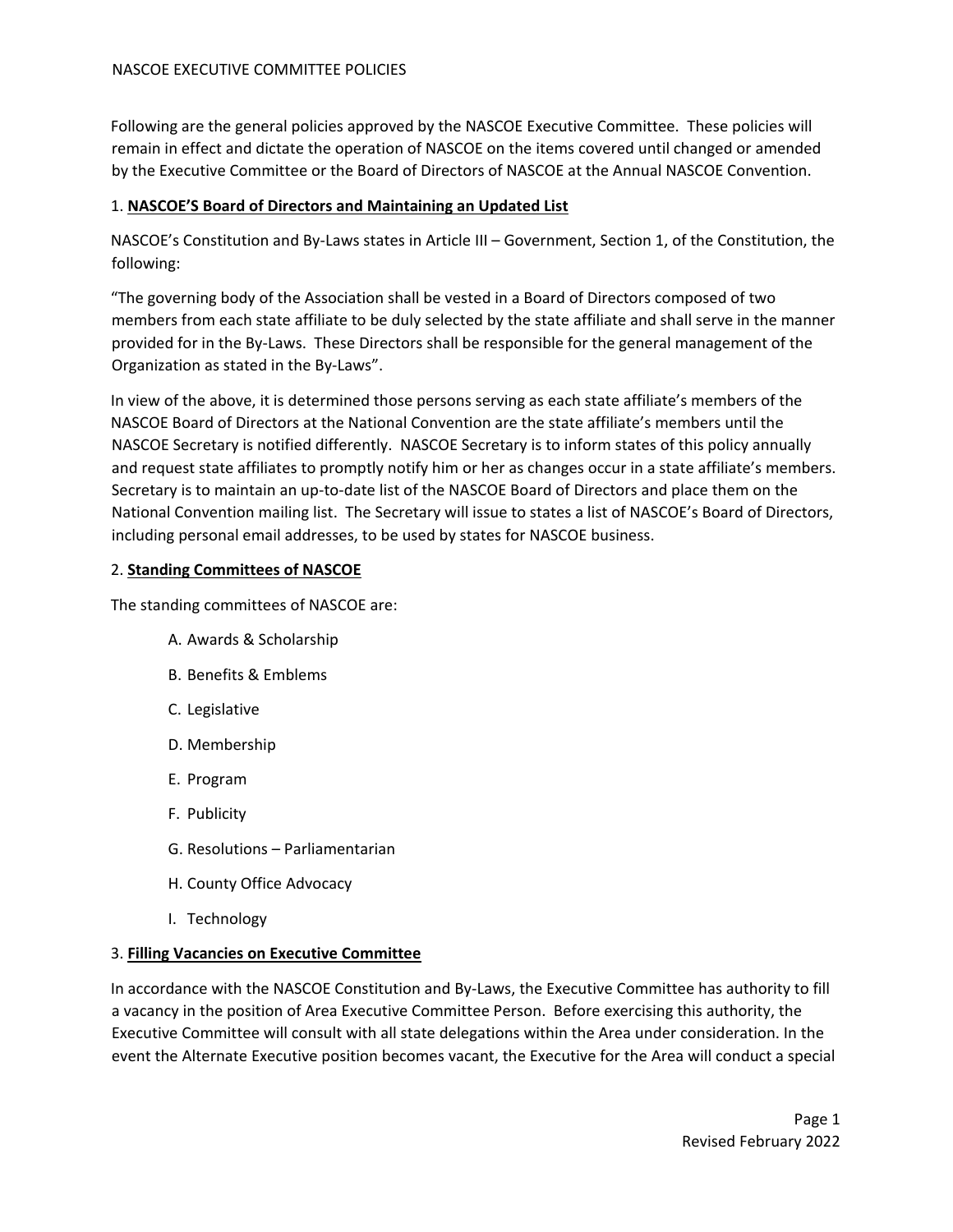#### NASCOE EXECUTIVE COMMITTEE POLICIES

election to fill the position for the unexpired term in accordance with the NASCOE Constitution and Bylaws.

#### 4. **Reimbursements for Computers, Data Plans, and Telephones**

- A. Reimburse newly-elected officers or executive committeepersons up to \$750 for the purchase of computer hardware and software. Reimburse all officers and executive committeepersons up to \$50 per month for their wireless data plans.
- B. Reimburse new-appointed national chairpersons of NASCOE's standing committees up to \$500 for the purchase of computer hardware and software. Reimburse the legislative committee chair(s), and NASCOE webmaster up to \$50 per month for their wireless internet plans.
- C. To be eligible for reimbursement, all computer equipment must be purchased within 3 months of taking office or being initially appointed.

## 5. **NASCOE Liability Insurance**

These policies provide a variety of coverage for the officers and board members acting on behalf of NASCOE.

- A. Individual Policy: Provided by J&M Marketing. This policy insures NASCOE in the event of a Wrongful Act, Employment Practice, Personal Injury or Publishers Liability committed by an Officer of NASCOE. In the event that a lawsuit is filed against NASCOE and/or an officer the policy provides for defense costs and settlement not to exceed \$1,000,000 per incident with a yearly limit of \$1,000,000. This policy has many benefit clauses and restrictions of coverage regarding officers' operations.
- B. Income Tax Filing Policy: Provided by Anderson, Larkin, and Co. This policy insures NASCOE in the event of a an audit or other IRS finding in which NASCOE might otherwise be determined to have erred in the completion of our taxes and found financially liable. The policy will cover the costs of representation during an audit and the differences between what the IRS determines owed and what the tax preparer calculated at the time of filing.
- C. Events Policy: Provided by J&M Marketing. This policy is specifically for events sponsored by NASCOE or a state affiliate. It provides NASCOE Officers and the Association coverage for each event. For example, the policy insures NASCOE against loss if a guest/member sustains an injury while attending an event or while being transported by NASCOE representatives to/from the event.
	- 1. State Convention, Area Rally Coverage: The host state MUST notify the Insurer at least 2 weeks in advance to add the event to the policy. Many convention sites (Hotels) will require the events policy in order for NASCOE to hold the event at their property. It is also important due to the fact that NASCOE holds many events off site of hotel. II. National Meetings and Conventions: NASCOE must notify the insurer at least 2 weeks in advance to add the event to the policy.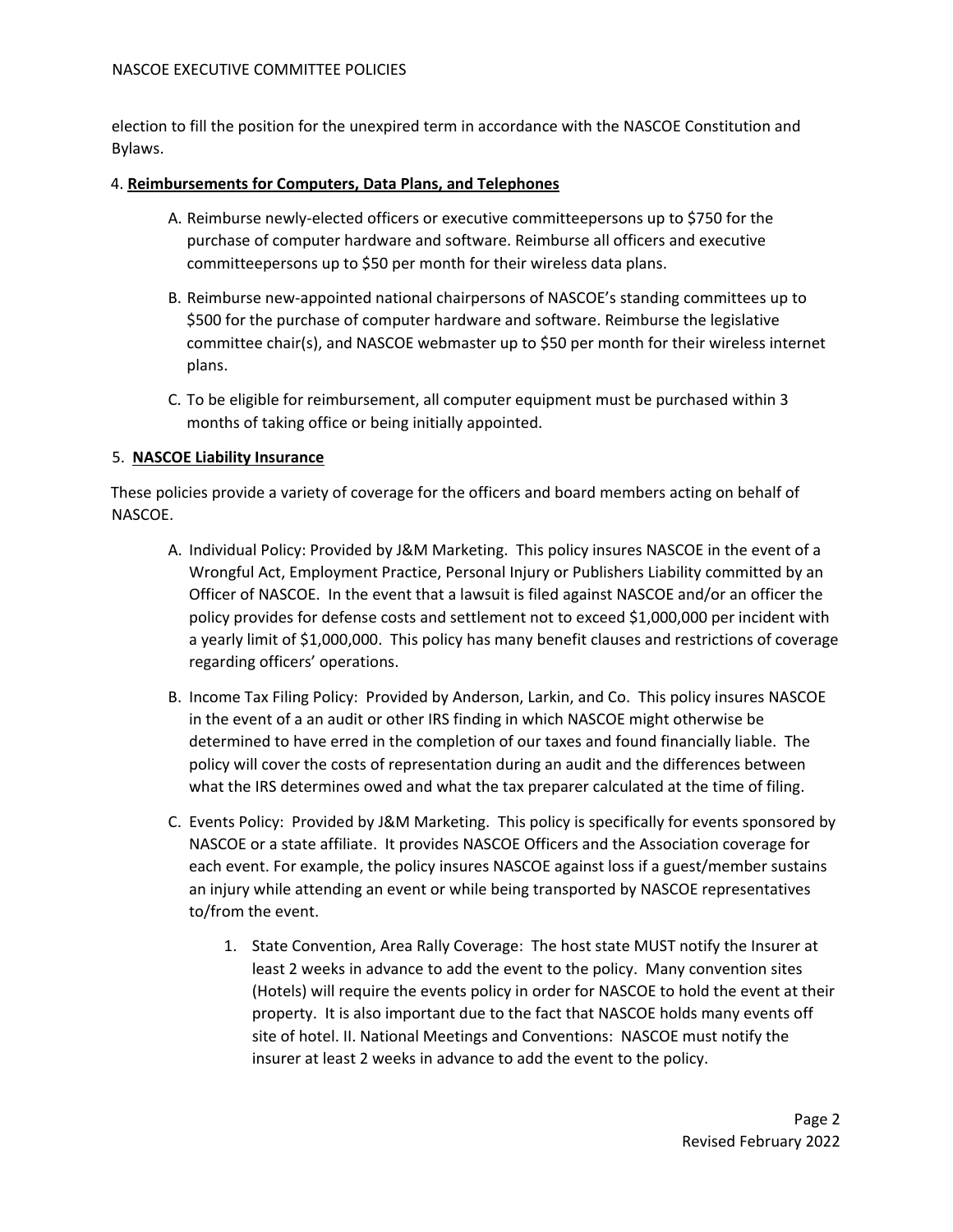# 6. **NASCOE News Flash by the President or Vice President**

Periodic NASCOE information alerts or "News Flash" released by the National Publicity Chair or Webmaster, at the direction of the President or Vice President, are to be continued as in the past using "good judgment" in the releases. Questionable items for release will be discussed among the Officers prior to release. This includes official NASCOE releases via social media, including Facebook and Twitter. Releases will generally be made electronically and should include:

- A. Members who have signed up for NASCOE news releases through a distribution database as approved by the Executive Committee or who have otherwise followed NASCOE for social media releases.
- B. Executive Committee Members, Alternates, and National Committee Chairpersons, who will be responsible for distributing to State Association Officers, Area and State Committee Chairpersons and the Board of Directors in their states.
- C. RASCOE and NAFEC
- D. Selected FSA personnel and others as deemed advisable by the NASCOE Officers.

# 7. **Periodic Releases**

Executive Committee Members, National Committee Chairpersons, or Area Chairpersons are authorized to release information as they deem necessary and at whatever time(s) they deem necessary. Questionable items for release should be vetted by the Officers prior to release. Releases will generally be made electronically to the proper recipients with copies to the Officers, Executive Committee Members, and appropriate Committee Chairpersons or Area Chairpersons.

## 8. **RASCOE and NAFEC Activities**

The Officers and others are to work closely with RASCOE and NAFEC for common goals. Everyone is cautioned to always be aware of NASCOE's Constitution and By-Laws and the regulations and laws governing NASCOE's activities.

## 9. **Legislative Contacts by State Associations and/or NASCOE Members**

State associations and/or members are encouraged to maintain and/or establish a working relationship with their respective members of Congress. Informed members of Congress will respond to specific requests of NASCOE more favorably than uninformed members of Congress.

Numerous state associations and NASCOE members continue to visit with and/or write members of Congress, thereby keeping them informed of NASCOE's activities, goals, desires, accomplishments, etc. This type of action continues to be an essential form of communication. State associations and/or members are encouraged to maintain and/or establish a working relationship with their respective members of Congress.

State associations and/or members are encouraged and requested to keep NASCOE informed of their Congressional and Coalition partner contacts whether made by letter, telephone, or in person. State associations and members are requested to keep NASCOE informed by periodically submitting a report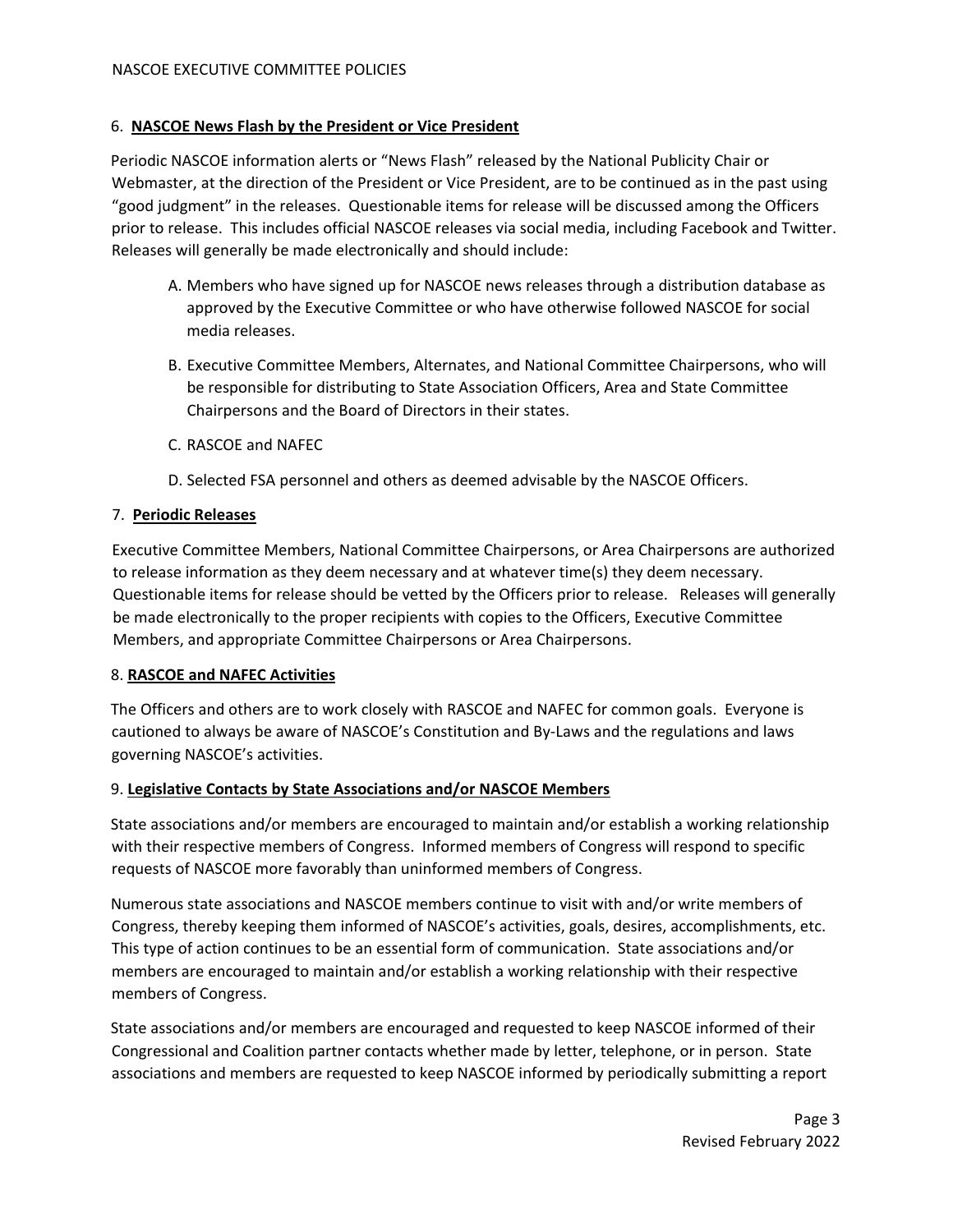#### NASCOE EXECUTIVE COMMITTEE POLICIES

of their Congressional and Coalitions activities to NASCOE's Legislative Committee Chairperson with copies to their respective Area Executive Committee Member.

This report may be via copies of their letter to members of Congress and/or Coalition partner along with the replies or by a brief written summary of their activities. Periodically, the Legislative Committee Chairperson is to submit a summary of state association and/or members legislative activities to the NASCOE Executive Committee.

The above action will permit NASCOE to keep abreast of state association and/or NASCOE members legislative and coalition actions and to further pursue pertinent information obtained by state associations and/or NASCOE members.

Everyone is reminded in their official FSA capacity, county employees cannot attempt to influence members of Congress in any manner to favor or oppose any legislation or appropriation. FSA employees acting as private citizens are free to express their viewpoints to members of Congress provided these activities do not take place during their regular tour of duty or utilize any government resources.

The Legislative Committee Chairperson will issue a release annually to states emphasizing the above, as well as prepare an article on the subject for Area Executives to include in their bulletins.

#### 10. **NASCOE Newsletter and Area Bulletins**

NASCOE will prepare a minimum of four national bulletins. These bulletins shall be distributed widely, using electronic distribution methods, including but not limited to: posting to the NASCOE website, mass email distribution, and through social media.

The NASCOE President and National Publicity Chair will work together to develop newsletter themes and assign articles. Article authors may include NASCOE Officers, Area Executive Committee Members and Alternates, National Committee Chairpersons, and other members as assigned by the NASCOE President.

Area Executives, along with their Area Publicity Chair, shall prepare and distribute, via email, a minimum of three area bulletins per year*.* Area Executives are encouraged to utilize area chairs to develop articles of importance to their area. All area bulletins shall be distributed to the Executive Committee and the National Publicity Chair shall be included to ensure the bulletin is posted to the NASCOE website.

## 11. **Annual Secretary's Report and Treasurer's Report**

## A. Annual Secretary's Report:

1. Report to contain information pertinent to the NASCOE year, including but not limited to: a list of Officers, Executive Committee, National Chairs, and Board of Directors; material and financial assets of the association; Negotiation Items; budget information; and Executive Committee minutes. Additionally any changes to NASCOE's Constitution and By-Laws, the NASCOE Travel Policy, the Executive Committee Policies, or other major revisions of policies or procedure should be included.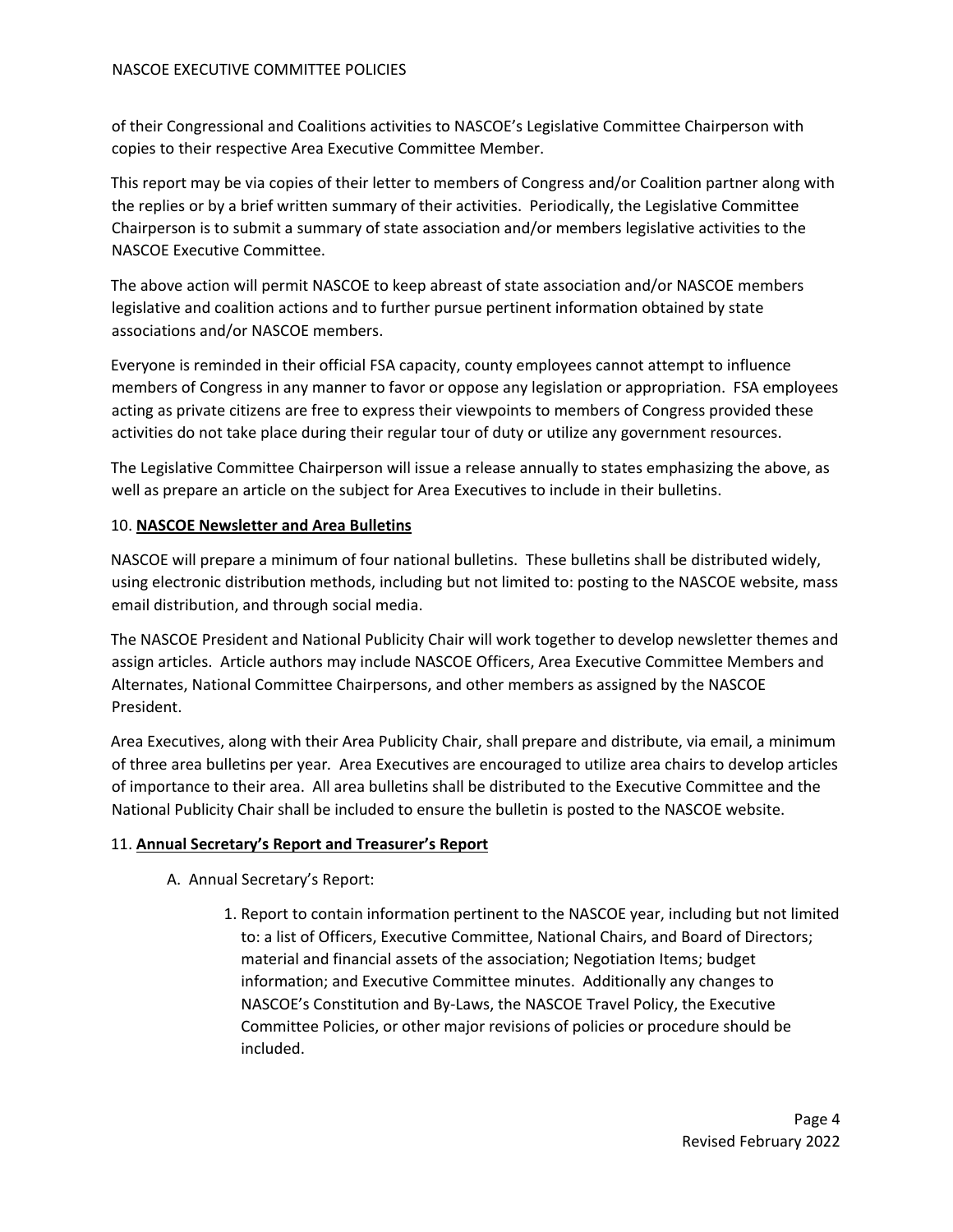- 2. In advance of the national convention the Report is to be posted on the NASCOE website.
- 3. The Secretary will provide the report via first class mail for any member specifically requesting it and take extra copies of the report to the convention for use if needed.
- B. Annual Treasurer's Report:
	- 1. Report to contain cumulative financial information for the fiscal year, including historical records for comparison, as well as any additional information the Officers determine is necessary for adequate Board of Director oversite.
	- 2. The Treasurer will be responsible for submitting all financial reports to the Secretary timely for inclusion in the Annual Report.

#### 12. **Instructions to Secretary and Treasurer**

Secretary is responsible for the following:

A. Prepare and distribute to the Officers, Executive Committee Members and Alternates and National Committee Chairpersons a list of telephone numbers and personal email addresses for the Officers, Executive Committee Members and Alternates and National Committee Chairpersons.

B. Officially notify Administrator, Associate Administrator, Deputy Administrators and DAFO of NASCOE Officers and Executive Committee Members' names, addresses and phone numbers and email addresses.

Treasurer is responsible for the following:

- A. Obtain credit cards, such as Visa or MasterCard, for officers as needed and maintain an inventory listing of such cards.
- B. Work with an accountant, approved by the Executive Committee, to ensure all applicable taxes are completed and the income tax insurance is obtained.
- C. Annually remind state treasurers of their tax filing requirements. Monitor IRS reports to ensure affiliate compliance.

## 13. **Distribution of Executive Committee Minutes**

Secretary is to electronically distribute copies of all Executive Committee meeting minutes to NASCOE Officers, Executive Committee Members and Alternates, and National Committee Chairpersons to enable them to keep abreast of NASCOE activities. The naming convention for minutes will be year month day location meeting.

Upon request to the NASCOE Secretary from a regular NASCOE member, approved NASCOE Executive Committee minutes will be provided to that member. All approved minutes are included in NASCOE Annual Reports. No other distribution of NASCOE Executive Committee minutes is authorized.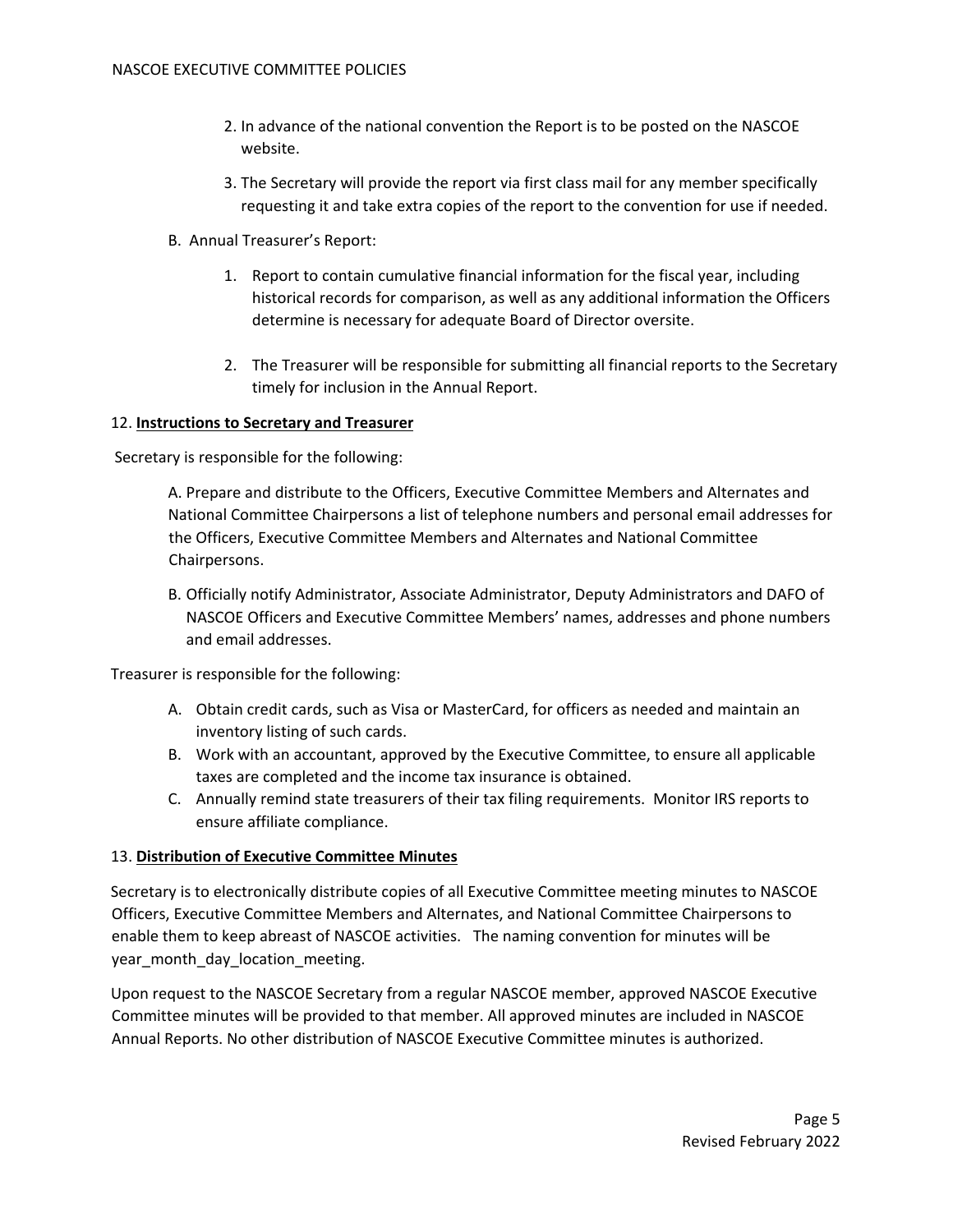# 14. **Financial Accounts**

- A. The Treasurer, or the Secretary in lieu of the Treasurer, is authorized to deposit funds not otherwise needed for immediate expenses in savings accounts, to purchase time certificates, etc., in such a manner as to obtain the greatest return possible while still maintaining accessibility of those funds.
- B. The NASCOE Secretary's signature shall be recorded as an alternate signer on NASCOE accounts with financial institutions. This will permit access to all accounts in the event the person responsible for the account is unable to sign for NASCOE.
- C. A specified amount of NASCOE's funds will be set aside in a Certificate of Deposit, or other similar account to which neither the Treasurer nor the Secretary have access. The President and Vice-President shall be recorded as authorized signers on this account with the financial institution. The size of this account must be sufficient to meet all expected financial needs of NASCOE for any given period of time. This account will be accessed only in the event that NASCOE's regular funds cannot meet the normal obligations incurred by NASCOE. The status of this fund will be reported in the Minutes of the NASCOE Executive Committee meetings at least twice annually.
- D. Any claim for reimbursement for an amount greater than \$1,500.00 shall be subject to second-party review by the Secretary prior to payment. All claims for reimbursement must be submitted to the NASCOE Treasurer within 6 months of incurred expense unless there are extenuating circumstances that would require Executive Board approval.
- E. The Treasurer will routinely submit a summarization of expenditures and collections, by month, to the Officers and Executive Committee Members.

## 15. **Dues**

Dues are due and payable to the NASCOE Treasurer on July 1 for the forthcoming year. If an employee pays dues directly to their state association, the entire \$55 must be transmitted to the NASCOE Treasurer not later than the end of the first quarter (September 30), or no later than the end of the quarter in which the employee pays. If an employee is on dues check-off, at least \$13.75 must be transmitted to the NASCOE Treasurer within 10 days after the end of each quarter with the exception that all dues must be transmitted to the NASCOE Treasurer by June 30.

## **16. IRS Compliance**

As an association of government employees, it is important that we set an impeccable example with regards to regulatory compliance. It is also vital to the function and image of NASCOE that the both the member association and all state affiliates are non-profit. All state affiliates are responsible for maintaining their non-profit status by filing required IRS tax documents before the applicable deadline as determined by the IRS based on the association's fiscal year. Failure to file taxes for multiple years can result in the state association's loss of non-profit status with the IRS. State associations shall annually provide documentation to the NASCOE Treasurer by June 30 that their tax documents have been filed.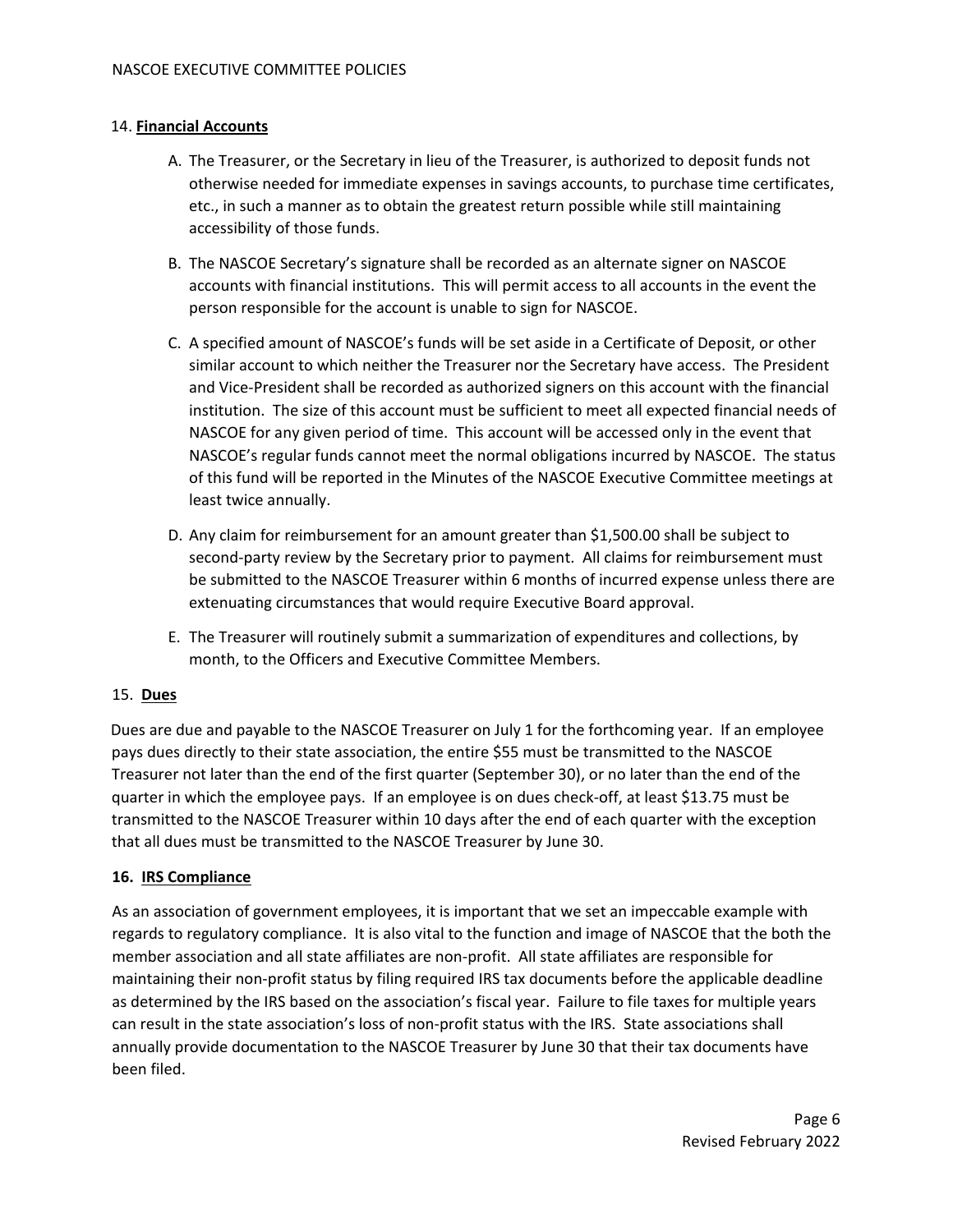States who fail to file taxes or provide the required documentation to NASCOE will be notified by the NASCOE Treasurer and placed in a warning status. States who fail to file for a second year will be placed in a probationary status and lose eligibility for NASCOE travel reimbursement or stipends. States who fail to file for a third year will be suspended from the National Association, subject to a vote of the NASCOE Executive Committee. State associations will need to work with the IRS to retain their nonprofit status and following this coordinate with the NASCOE Treasurer and President to be reinstated.

# 17. **Affiliation**

According to NASCOE's Constitution and By-Laws, a state cannot be an affiliate of NASCOE unless the state has in excess of 50% of its eligible members as members of the state association. Additionally, a state affiliate is automatically suspended unless all NASCOE dues are submitted to the NASCOE Treasurer by the end of the fiscal year (June  $30<sup>th</sup>$ ). See the flow chart in Exhibit 1.

On July 15<sup>th</sup>, the NASCOE Treasurer will notify states who have not submitted dues for the previous fiscal year of their automatic suspension. Any suspended state will automatically be reinstated, along with its individual members, when dues are submitted.

At the beginning of each fiscal year, the NASCOE Membership Chair will evaluate each state's membership percentage using the best available data and provide a report to the Executive Committee. The Executive Committee will review the report, contact states who appear to be below 50.01% membership, and provide a timeframe to dispute or update NASCOE's available data. States who do not provide information to support membership in excess of 50% by the established deadline, but no later than August  $1<sup>st</sup>$ , will be suspended from the National Association. The NASCOE Membership Chair will monitor suspended state association's membership percentage and recommend reinstatement immediately when a suspended state association's percentage is over 50.01%.

# 18. **Suspension**

The NASCOE Constitution and Bylaws indicate a suspended state association cannot be afforded all rights, privileges, etc. of NASCOE affiliation. A state in suspended status will likely need additional support from NASCOE to develop strong business processes to address the underlying cause of the suspension. Therefore, the Executive Committee recognizes that is in the best interest of the national association to provide some rights and privileges to suspended state associations to aid state leadership's efforts to become reinstated. These rights and privileges may diminish over time if the suspended state association does not meet the conditions to be fully reinstated.

In the first year of suspension, NASCOE will allow a state association to be eligible to have jump teams in their state, send representatives to NASCOE meetings such as the National Convention and Leadership Development with full stipends, and select two members to serve on the NASCOE Board of Directors. The Executive Committee will review additional rights and privileges on a case-by-case basis. The Executive Committee will further review the rights and privileges of state associations who have been suspended for an excess of one year and determine if any further reduction of privileges is warranted.

Members of states in a suspended status cease to be members of the national association and any office or committee holders from a suspended state association will immediately vacate their position. Vacancies will be filled according to the NASCOE Constitution and Bylaws. Members of suspended state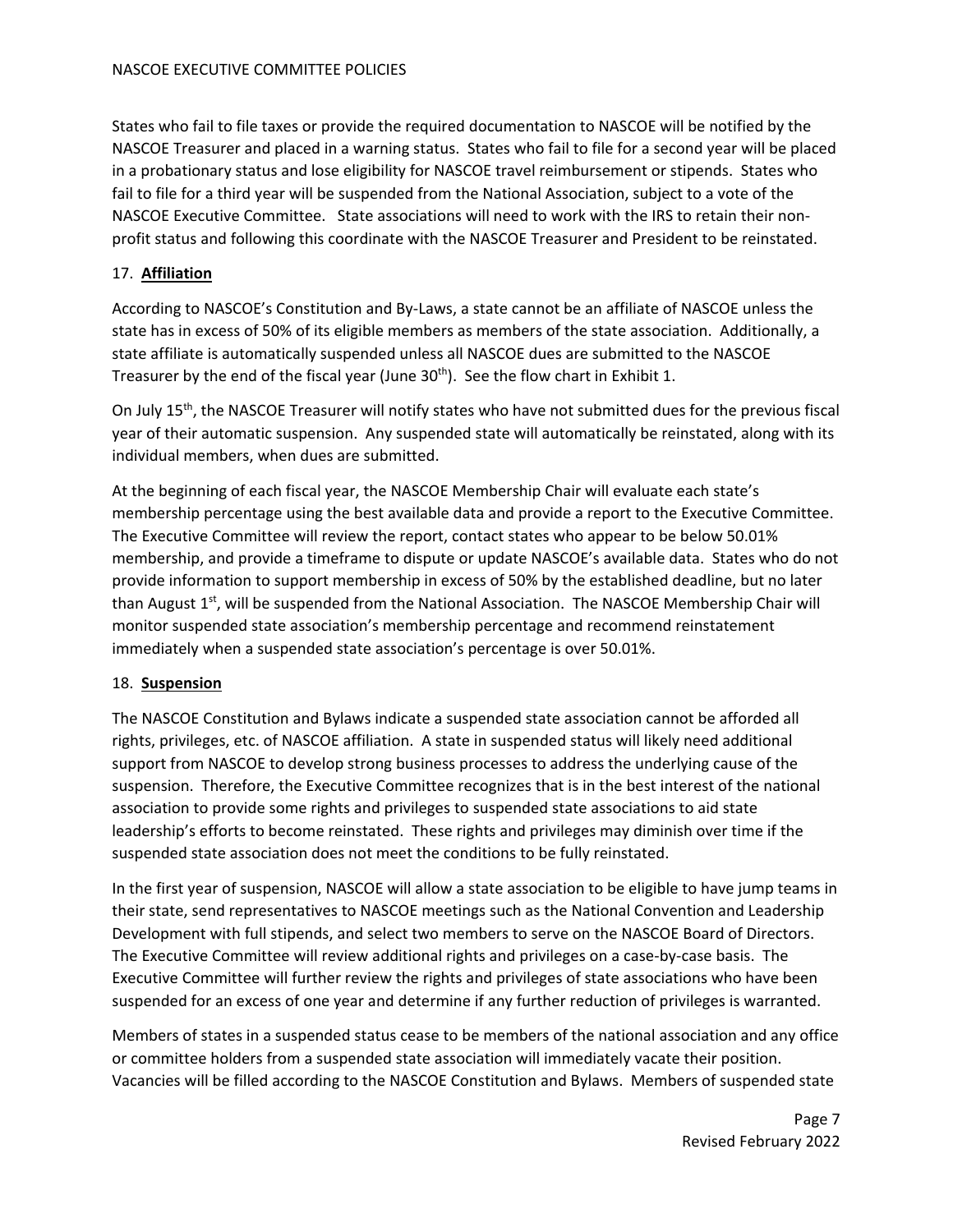associations are also ineligible for benefits specific to individual membership with NASCOE, such as eligibility for area and national scholarship as well as consultation with an attorney.

## 19. **Internal Audits**

When there is a transition in any position where finances are involved, there shall be an internal audit. Additional audits may be conducted as determined needed by the Executive Committee.

# 20. **NASCOE Supplies**

Membership and Sick Leave Certificates and membership cards may be obtained by states at no charge through the National Awards Chairperson and/or National Membership Chairperson.

# 21. **Obsolete Records**

All records maintained by the Treasurer which are current minus 1 year old, shall be forwarded to the NASCOE Secretary for central filing. Obsolete records which are not of permanent nature are eligible for destruction after the fifth year following the year they are originated. The Secretary is authorized to send to each state association secretary any records on file which are eligible for destruction at the request of the state association.

# 22. **Announcements of Candidates**

Secretary is to notify states that NASCOE will post to the NASCOE Website announcements of persons desiring to run for any NASCOE office provided the announcement is received by the Secretary no later than May 15 of the applicable year. All announcements will be posted at the same time as soon after June 1 as practical. In no way is this to be construed that announcements must be publicized in this manner as candidates may, if they so desire, initiate their own mailing. If no announcement for an Officer, Area Executive or Alternate Area Executive is received by May 15, a statement will be placed on the NASCOE Website that no candidates have announced at this time for the respective position(s). Neither the NASCOE newsletter nor area bulletins are to be used for announcements of candidates. It is the responsibility of the candidate to ensure that the announcement has been correctly posted.

## 23. **Convention Chairperson**

The NASCOE Secretary and the NASCOE Treasurer shall serve as convention co-chairpersons for all NASCOE conventions with authority to act on behalf of NASCOE. The NASCOE Parliamentarian may serve as a co-chair at the discretion of the NASCOE President.

## 24. **NASCOE Banner and State Flags**

The NASCOE Secretary will have custody of the NASCOE banner and the state flags and be responsible to have them at each NASCOE Convention for display.

# 25. **Committee Members – Certificate of Appreciation**

All outgoing Committee Members (this does not include National Chairpersons), and Judges (including Alternates who serve as Judges) shall receive a NASCOE Certificate of Appreciation. Certificates will be provided by NASCOE to Area Executives for distribution to the respective area chairpersons. Area Executives are responsible for requesting the certificates from the National Awards Chairperson.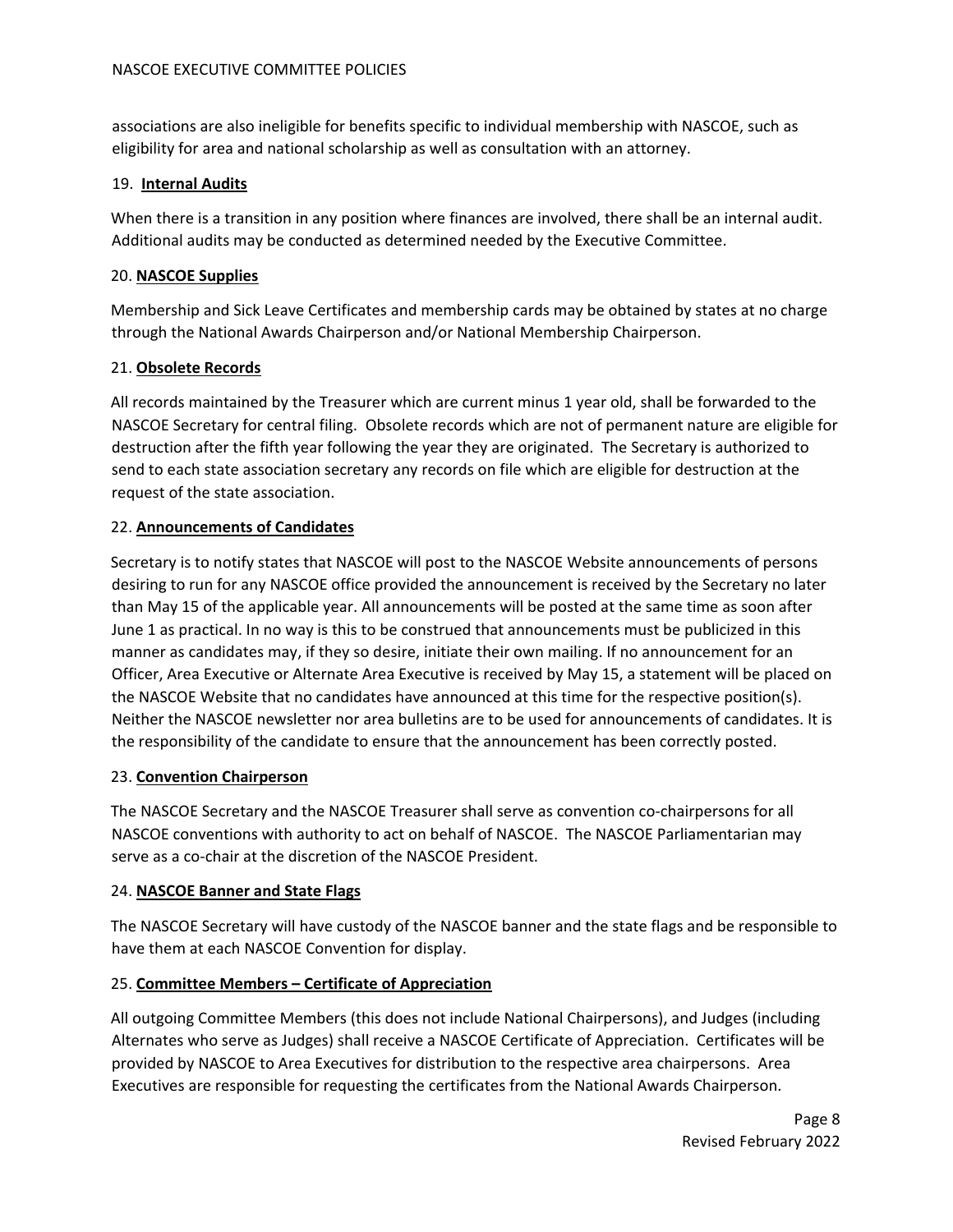# 26. **NASCOE Member Eligibility for Benefits (Award/Scholarship Member Eligibility Requirements are in the Awards Policy.)**

NASCOE policy is to make benefits available to NASCOE membership with the following guidelines:

- A. A current or former FSA employee (including NADD and NAFEC members) must be a member of NASCOE to the fullest extent allowed by his/her state to be eligible for benefits as purchased by the membership, and which excludes scholarships and awards. If the employee is eligible for regular membership he/she must be a regular member of NASCOE. If the employee is only eligible for associate membership he/she must be an associate member of NASCOE.
- B. A RASCOE member is eligible for any NASCOE benefit without further NASCOE membership. Exception: If NASCOE membership is an eligibility requirement of the company offering the benefit then the RASCOE member must also be a member of NASCOE.
- C. A NASCOE or RASCOE member's eligibility for benefits is extended to his/her spouse and dependent family members.
- D. Associate NASCOE members may be limited to one-half hour with the NASCOE attorney, at the NASCOE Officers discretion, should the funding for this line item exceed the amount budgeted in any year.

# 27. **Awards-Scholarship Program Recognition**

The National Awards/Scholarship/Emblem Chair shall work with the Area Executives to publish the names of all of the recipients in the following categories in an area bulletin and also ensure they are posted on the NASCOE website:

- A. National Distinguished Service Award Winners, including their picture and written nomination: 1. Service to ASCS/FSA Agriculture 2. Community Service 3. Service to NASCOE
- B. Professional Improvement: The names of any Professional Improvement Awardees and their accomplishments.
- C. Scholarship: The names of all the Area and National Scholarship Winners, including a picture and news article on the National Scholarship Winner.
- D. Sick Leave: The names of all 3,000 hours and up Sick Leave Awardees.

## 28. **Membership Awards**

- A. Membership plaques for 25 years (and every 5 years thereafter) of 100% membership for County Offices will be issued on an annual basis at the NASCOE National Convention. Individuals who have maintained their membership 100% for 25 years (and every 5 years thereafter) will be issued a commemorative pin.
- B. NASCOE on an annual basis recognizes state associations with 100% membership at the NASCOE National Convention.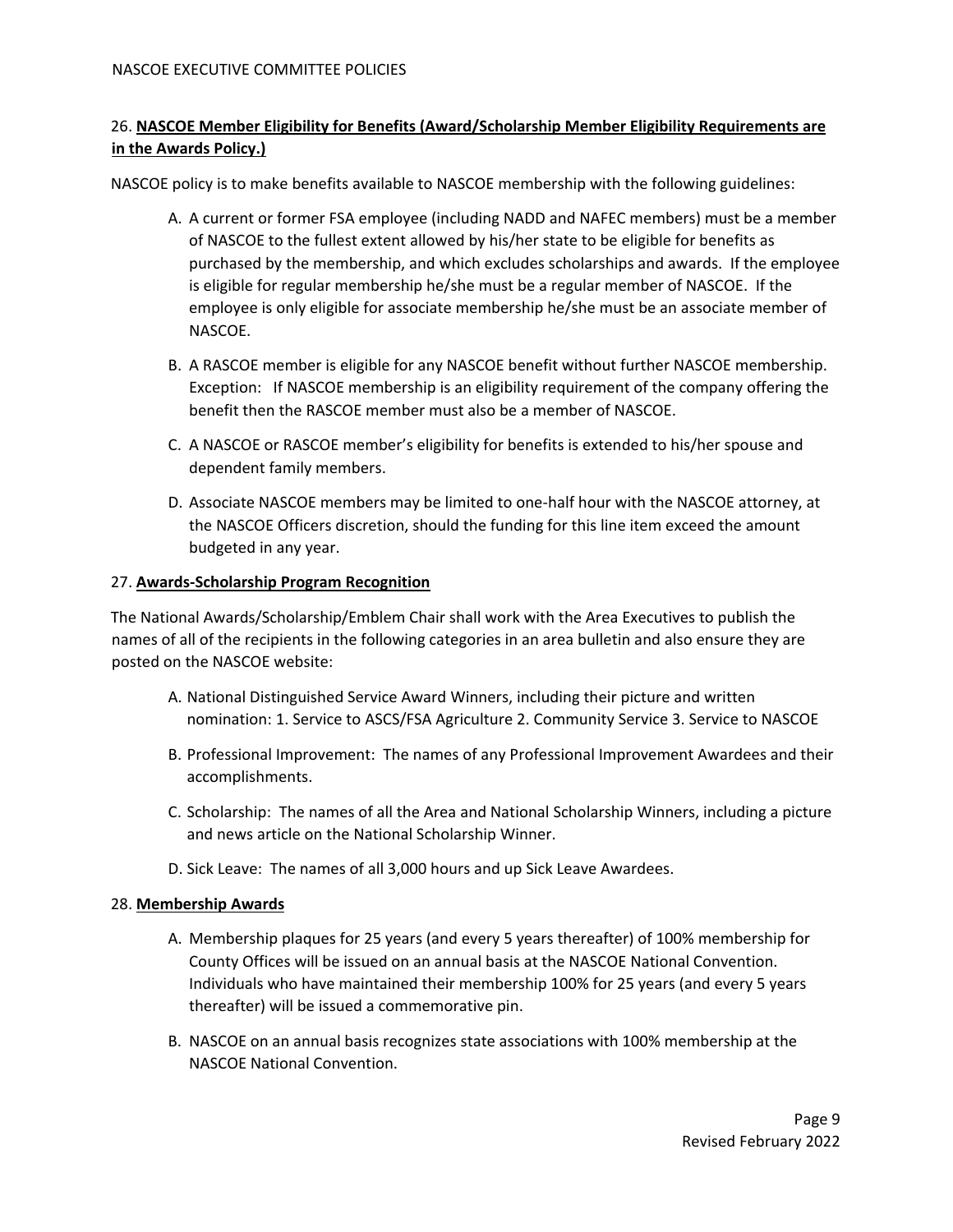# 29. **Honorary Life Memberships**

Holders of Honorary Life Membership Cards will be permitted to register at the NASCOE National Conventions and will not be required to pay a registration fee. Host states shall indicate this benefit on the convention registration form.

## 30. **State Association Right to Develop Benefits**

State associations have the right to develop benefit items exclusive to NASCOE members within their state. However, these benefits are not eligible for payroll deduction based on the NASCOE/FSA negotiated purpose of payroll deduction being for items available to all members.

# 31. **NASCOE Web Site**

The NASCOE President may appoint a NASCOE Webmaster with the technical responsibility of maintaining the NASCOE web site. The NASCOE web site will be under the supervision of the Publicity Committee Chairperson who will be responsible for overseeing the web content and acting as liaison between the Webmaster and NASCOE. The Webmaster may be asked to assist the Publicity Chairperson during national convention in facilitating sharing of ideas and techniques associated with web sites. In keeping with the policies of NASCOE any expense associated with maintaining the NASCOE web page must be approved in advance by the Executive Committee.

# 32. **Coalition Partner of the Year**

NASCOE will provide the person selected by the Legislative Committee as "Coalition Partner of the Year" with a plaque and, if this partner attends that year's National Convention, one night's lodging at the convention hotel and \$250 toward travel.

## 33. **Programs Committee Chairperson Attendance at Management Meetings**

Whenever possible the Programs Committee Chairperson's attendance will be considered for any program-related meetings with FSA Management at the discretion of the NASCOE President.

## 34. **Membership Workgroup**

At the annual organizational meeting, the Executive Committee shall determine if the membership workgroup shall be convened according to the following outline: Membership Workgroup and Schedule for Continued Evaluation

## A. Members

- 1. President
- 2. Vice President
- 3. National Membership Chair
- 4. All Area Membership Chairs
- 5. One Area Executive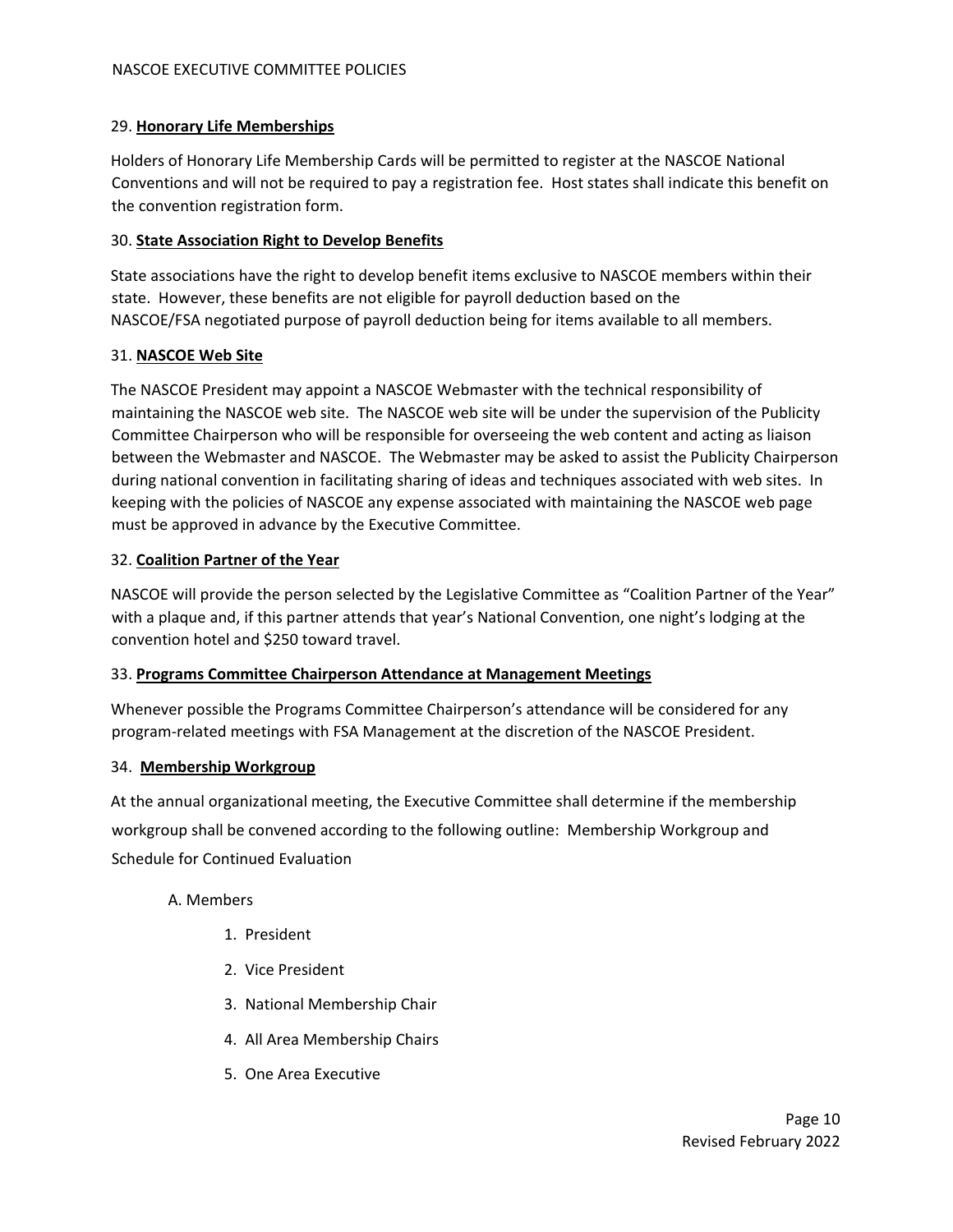- 6. Five new members (one from each area)
- 7. Others invited at the discretion of the President
- B. Meeting Schedule
	- 1. Every other year
	- 2. Consider meeting in January, preferably in conjunction with the Pre- Negotiation Meeting

#### 35. **Typical Meeting Schedule**

| <b>MONTH</b>       | <b>MEETING</b>         | <b>ATTENDEES</b>                        |
|--------------------|------------------------|-----------------------------------------|
| September          | Organizational         | Executive Committee                     |
|                    |                        | National Committee Chairpersons         |
| November -         | <b>FSA Management</b>  | President & Vice-President              |
| December           |                        |                                         |
| January - February | Pre-Negotiation        | <b>Executive Committee</b>              |
|                    |                        | National Committee Chairpersons         |
|                    |                        | Second Year Alternate Executives        |
|                    |                        | <b>Negotiation Consultants</b>          |
| April - May        | Negotiation            | Executive Committee                     |
|                    |                        | <b>Negotiation Consultants</b>          |
|                    |                        | National Legislative and Program Chairs |
| As Needed          | Legislative Conference | Executive Committee                     |
|                    | or MiniConfrence       | <b>Full Legislative Committee</b>       |